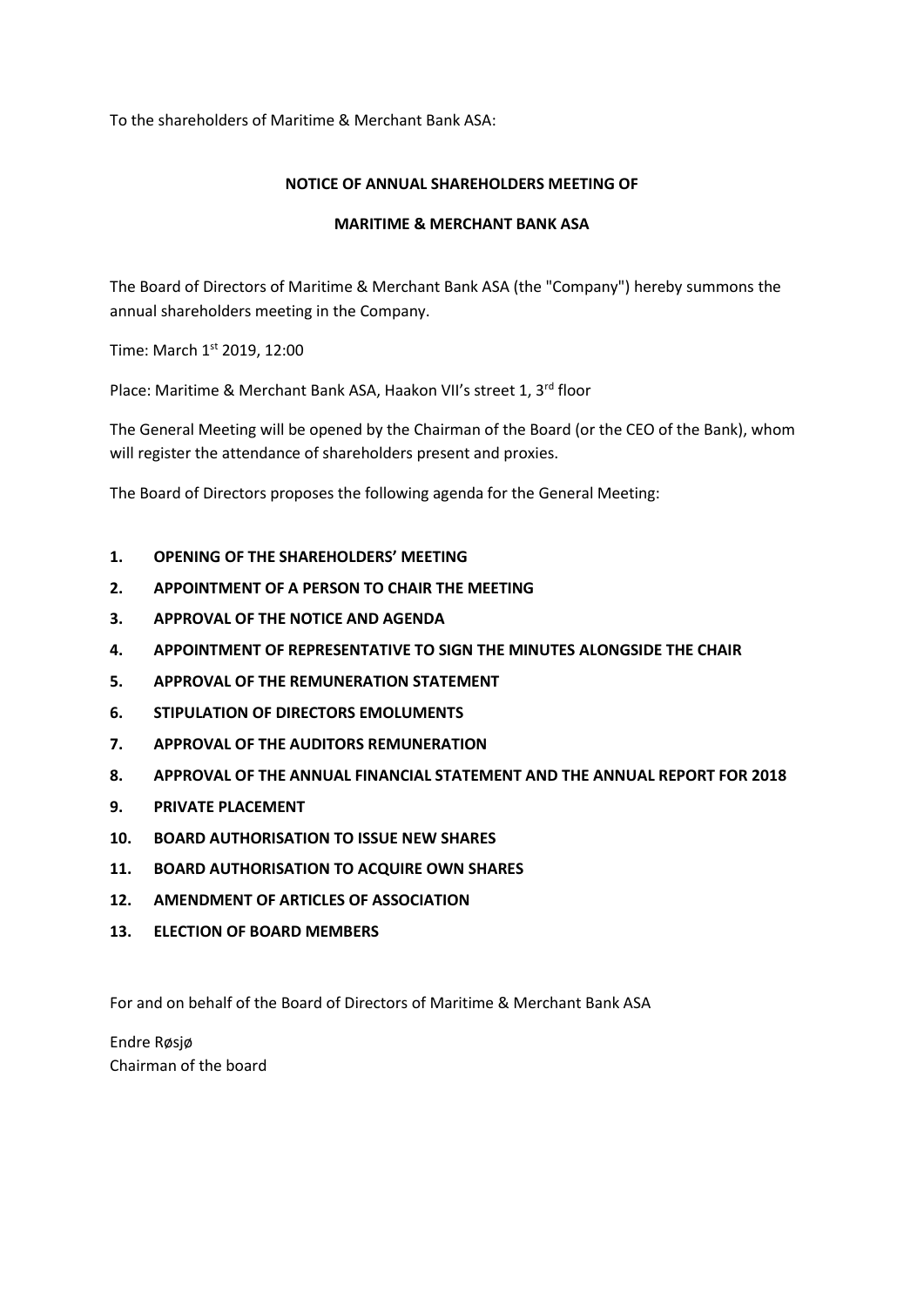#### **TO ITEM 5 - APPROVAL OF THE REMUNERATION STATEMENT**

Subject to the Norwegian Public Limited Liability Companies Act, the Board of Directors shall prepare a statement regarding remuneration to the general manager and other leading employees.

The Board of Directors has prepared such a statement included in Note 8 in the Annual Report (enclosed).

The board of director proposes that the statement is approved.

### **TO ITEM 6 - STIPULATION OF DIRECTORS EMOLUMENTS**

The Board of Directors proposes that the directors shall receive emoluments in the amount of USD 282 160 (USD 237 948 + USD 44 212, cf. Note 8 in the Annual Report) in consideration for their contributions in 2018.

### **TO ITEM 7 - APPROVAL OF THE AUDITORS REMUNERATION**

Auditors proposed fee, cf. Note 8 in the Annual Report (enclosed), consists of audit fee USD 36 843, assurance services USD 10 605 and tax services USD 2 149, a total of USD 49 597.

The Board of Directors proposes that the General Meeting makes the following resolution:

Remuneration to the Company's auditor of USD 49 597 for the financial year 2018 is approved.

# **TO ITEM 8 - APPROVAL OF THE ANNUAL FINANCIAL STATEMENTS AND THE ANNUAL REPORT FOR 2018**

Financial statements, the annual report and the auditors' report are appended (appendix 1)

The Board of Directors proposes that the General Meeting makes the following resolution:

The Board of Directors' proposal for annual accounts and annual report for the financial year 2018 is approved.

#### **TO ITEM 9 - PRIVATE PLACEMENT**

The Board of Directors proposes a private placement with gross proceeds in the range of USD 10 - 30 million to strengthen the Company's capital base to meet increased demand for ship and offshore financing and for the purpose of increasing the number of shareholders.

In order to accommodate the purpose of the share capital increase, the Board of Directors proposes that the shareholders' pre-emptive rights to subscribe for new shares pursuant to the Norwegian Public Limited Liability Companies Act section 10-4 are set aside.

The Board of Directors proposes that the Board of Directors is authorised to determine the subscription price in NOK.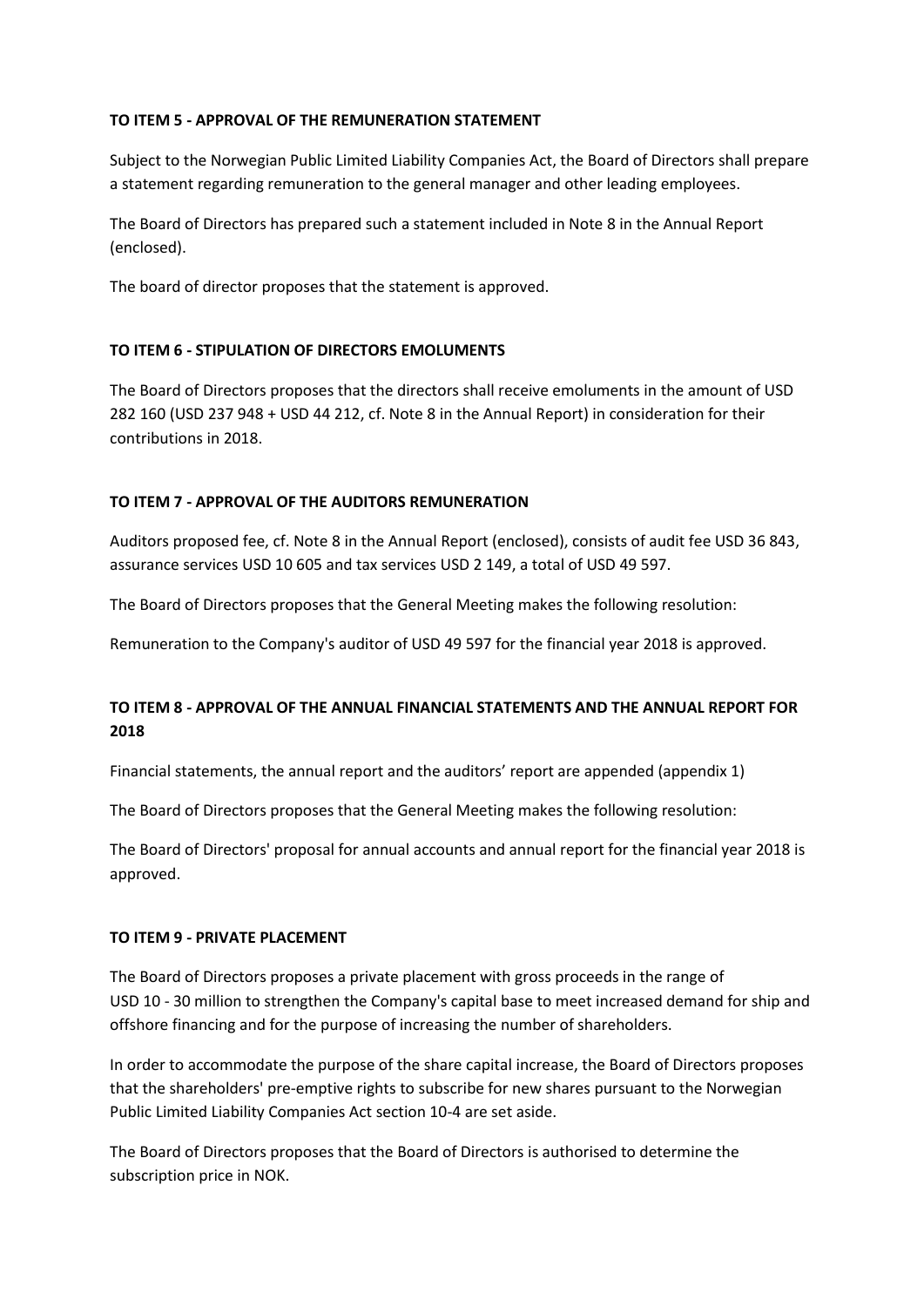The Board of Directors proposes that the General Meeting makes the following resolution:

The Company's share capital is increased pursuant to the Norwegian Public Limited Liability Companies Act section 10-1, on the following terms:

1. The share capital is increased by minimum NOK 6 250 000 and maximum NOK 38 461 538 by issue of minimum 625 000 and maximum 3 846 154 new shares, each with a par value of NOK 10.

2. The Board of Directors is authorised to determine the subscription price at a later time within the range of NOK 97 to NOK 152. The Board of Directors shall fix the subscription price to the NOK equivalent of a share price range of USD 13.00 - USD 16.00 based on the exchange rate for US dollar.

3. The shareholders' pre-emptive rights pursuant to the Norwegian Public Limited Liability Companies Act section 10-4 are set aside.

The shares may be subscribed for by existing shareholders and selected new investors who legally may participate in the share issue. The allocation of new shares shall be determined by the Board of Directors in its sole discretion taking into account inter alia existing shareholding in the company, timeliness of application, perceived investor quality and industry knowledge.

4. The shares shall be subscribed for no later than December  $20<sup>th</sup>$ , 2019 through a separate subscription form.

5. Contribution for the shares shall be settled no later than December 31st, 2019 by cash payment to the Company's separate account.

6. The shares will give rights to dividends from the time of registration of the share capital increase with the Norwegian Register of Business Enterprises.

7. The estimated amount of expenses related to the share capital increase is USD 100.000.

8. With effect from the registration of the share capital increase with the Norwegian Register of Business Enterprises, section 2 of the articles of association is amended to reflect the share capital and total number of shares after the share capital increase.

The private placement is conditional on the approval from the Financial Supervisory Authority of Norway (Finanstilsynet).

### **TO ITEM 10 - BOARD AUTHORISATION TO ISSUE NEW SHARES**

To facilitate future investments in the Company, the Board of Directors propose that the Board of Directors are authorised to issue new shares in the Bank pursuant to the Norwegian Public Limited Liability Companies Act section 10-14.

The Board of Directors proposes that the General Meeting adopts the following resolution:

In accordance with the Norwegian Public Limited Liability Companies Act section 10-14, the Board of Directors is authorised to issue new shares in the Company based on the following terms: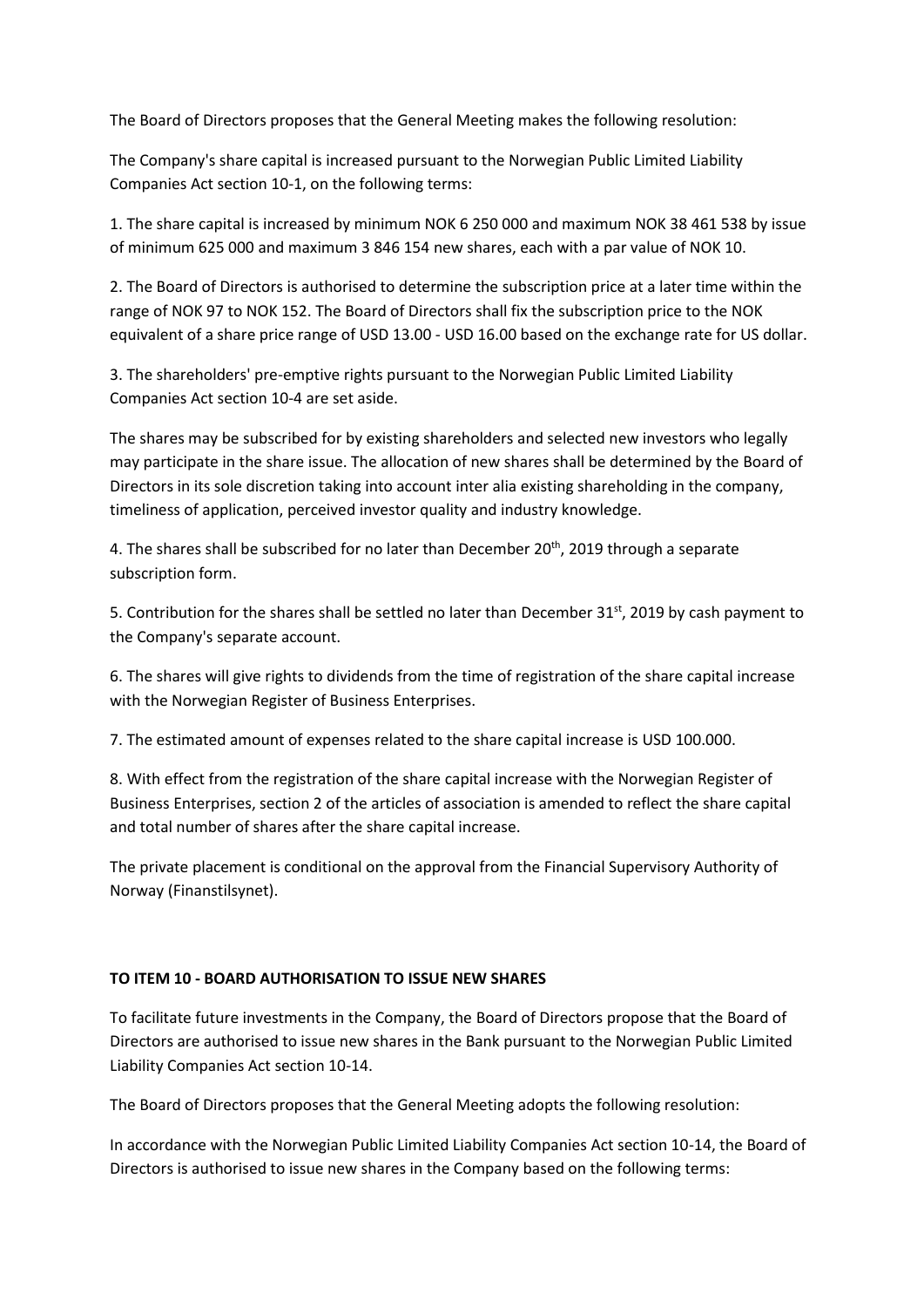1. The Board of Directors may resolve to increase the Company's share capital by up to NOK 36 261 660, by issuance of up to 3 626 166 new shares, each with a nominal value of NOK 10.

2. The share capital increase may only be affected against cash contribution. The authorisation does not include the right to issue shares against contribution in kind, to impose specific duties on the Company, or in connection with a merger.

3. The share capital increase may be affected through one or more directed share issues. The Board of Directors is authorised to deviate from the existing shareholders' pre-emptive right to subscribe for the shares pursuant to the Norwegian Public Limited Liability Companies Act section 10-4, cf. section 10-5.

4. The Board of Directors is authorised to carry out necessary amendments to the Company's articles of association in connection with the abovementioned share capital increases.

5. The Authorisation shall be valid until the next ordinary General Meeting of the Company.

6. The Authorisation may not be employed before it has been registered with the Norwegian Register of Business Enterprises, cf. the Norwegian Public Limited Liability Companies Act section 10-16.

The use of the board Authorisation will be conditional on the approval of Finanstilsynet.

### **TO ITEM 11 - BOARD AUTHORISATION TO ACQUIRE OWN SHARES**

The Board of Directors proposes that the General Meeting makes the following resolution:

In accordance with the Norwegian Private Limited Liability Companies Act section 9-4, the Board of Directors is authorised to acquire or receive security in the Company's own shares, on the following terms:

1. The Company may, on one or more occasions, in total acquire and/or or receive own shares, including establishing security in own shares, with a total par value of up to NOK 5 000 000.

2. The Authorisation shall be valid until the ordinary General Meeting in 2020, but at the latest until 30 June 2020.

4. The amount payable for each share acquired shall be minimum NOK 90 and maximum NOK 152.

5. The Board of Directors may at its own discretion decide on the methods of acquisition and disposal of shares.

6. The Authorisation is effective from the time it is approved by Finanstilsynet and registered with the Norwegian Register of Business Enterprises.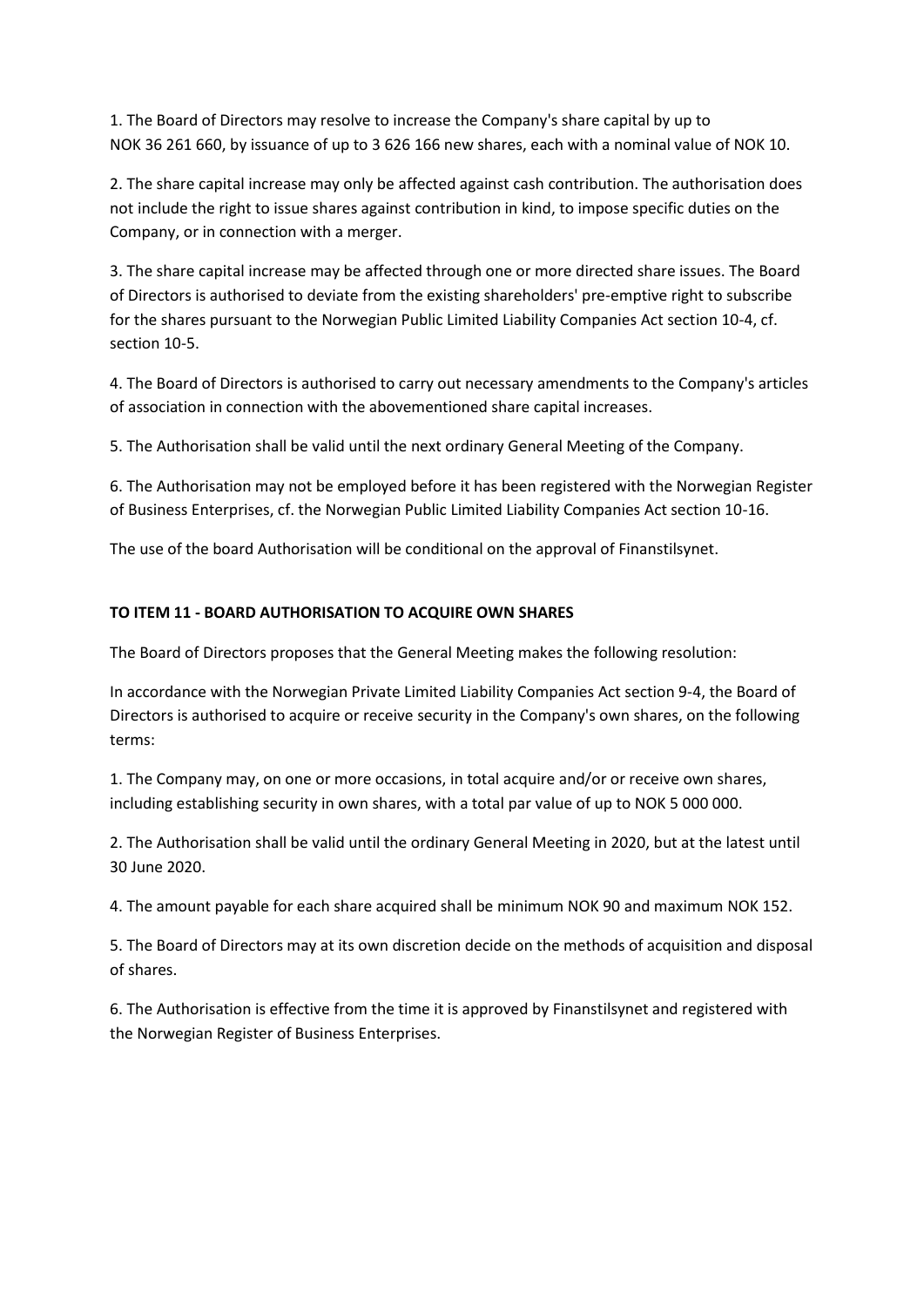## **TO ITEM 12 - AMENDMENT OF ARTICLES OF ASSOCIATION**

According to the Company's articles of association § 3-1 the Board shall consist of 5-9 members. The directors are elected for a period of four years. The articles of association further provide that, of the elected directors, every year those who have served the longest shall resign. The first time, half of the directors shall resign after a draw. The current articles of association are enclosed (appendix 2).

These provisions have up to now not been complied with when electing board directors in the Company. On this background, the Board of Directors proposes in order to establish rotation and continuity in the Board, that the General Meeting makes the following resolution, cf. Item 13:

The Company's articles of association section 3-1 is amended to read:

### *"§ 3-1*

*Styret består av minimum fem (5) og maksimalt ni (9) medlemmer som velges av generalforsamlingen. Styrets leder velges særskilt.*

*De ansatte kan kreve representasjon i styret etter loven.*

*De valgte styremedlemmer tjenestegjør i to år. Av de valgte medlemmer fratrer hvert år de som har gjort tjeneste lengst. Ved første gangs valg, velges inntil halvparten av styremedlemmene for en tjenesteperiode på ett år.*

*Styremedlemmer kan gjenvelges."*

English translation (office translation)

## *"§ 3-1*

*The Board consists of a minimum of five (5) and a maximum of nine (9) directors elected by the General Meeting. The Chairman of the Board is elected separately.*

*The employees can demand representation on the board according to the law.*

*The elected directors serve for two years. Of the elected directors, every year those who have served the longest resign. At the first election, up to half of the directors are elected for a oneyear period.*

*Board directors may be re-elected."*